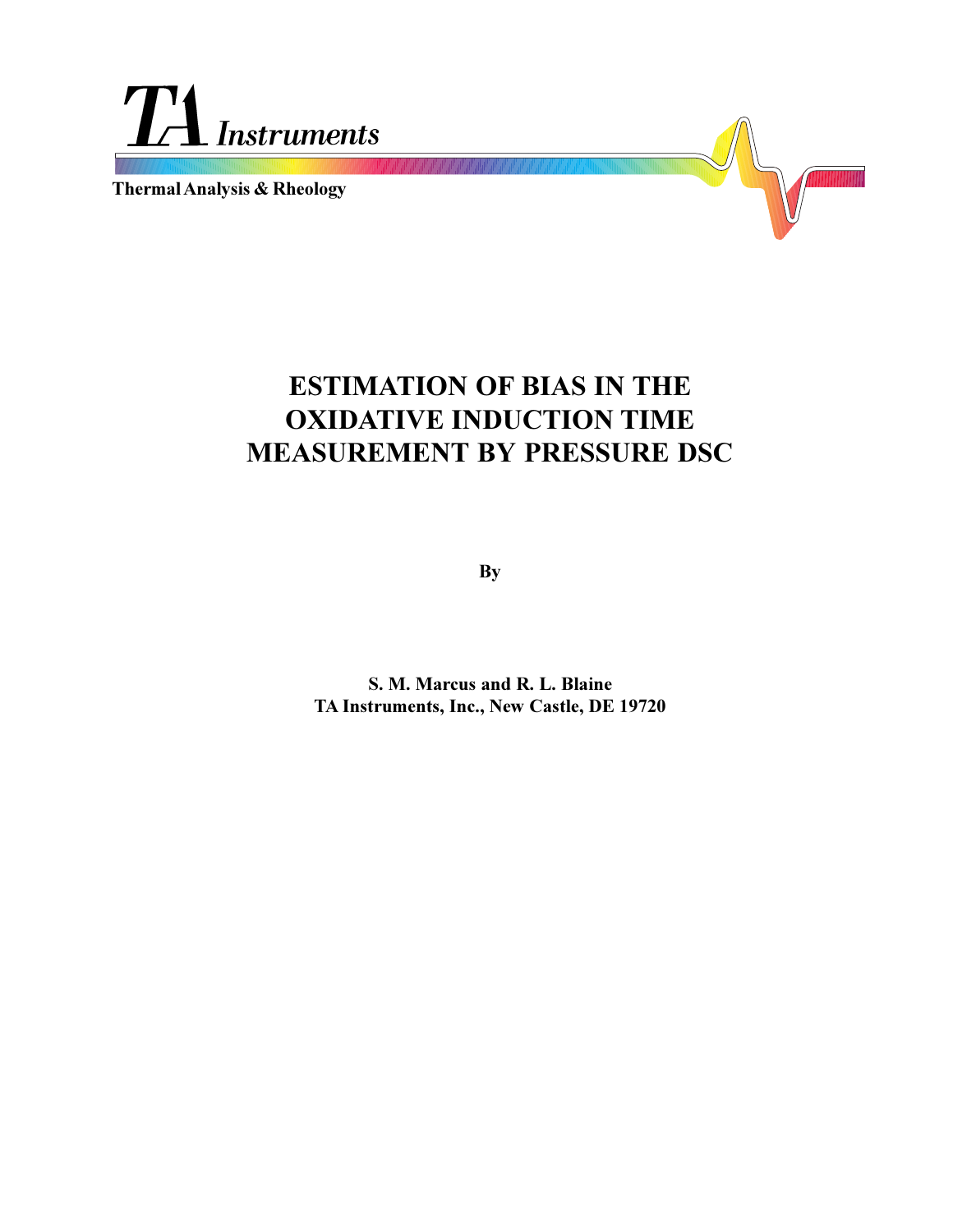## **ABSTRACT**

Oxidative induction time (OIT) is defined as the time to the onset of oxidation of a test specimen exposed to an oxidizing gas at an elevated isothermal test temperature. In standard DSC, the oxidizing purge gas is initiated once the specimen has stabilized at the isothermal test temperature. In Pressure Differential Scanning Calorimetry, however, the test specimen is often exposed to the oxidizing atmosphere as the apparatus is heated from ambient to the isothermal test temperature. This approach creates a bias in the measurement due to undetected oxidation on heating. An expression, based upon the Arrhenius equation, is derived and then numerically integrated to obtain an estimation of the bias introduced into the OIT measurement by exposing the test specimen to oxygen at room temperature. The bias is dependent on the activation energy of the reaction and on the heating rate. The bias is found to be less than 1.2 minute for the most common heating rates, and is less than 3 minutes for the most extreme sets of experimental conditions. The bias is found to be small when compared to experimental repeatability of the OIT measurement and to the mean of OIT values. For this reason, it may be ignored in all but the most extreme cases of low activation energy, very slow heating rates, very low OIT values and high test temperatures. The ease-of-use benefits, achieved by exposing the test specimen to the reactive gas from the start of the experiment are likely to out weigh the small bias effect in most OIT measurements whether under Pressure DSC or standard DSC conditions.

A precursory study shows the same mathematical treatment can be used to estimate bias in other isothermal studies of kinetic phenomena such as isothermal polymer crystallization and isothermal reaction kinetics such as thermoset cure.

#### **INTRODUCTION**

Oxidative induction time (OIT) is defined as the time to the onset of oxidation of a test specimen exposed to an oxidizing gas at an elevated test temperature. OIT is used as an index to estimate the relative stability of materials to oxidation. It is typically used as a quality control tool and to rank the effectiveness of various oxidation inhibitors added to hydrocarbon products such as polymers, lubricating oils and greases as well as edible fats and oils. OIT measurements are commonly carried out using differential scanning calorimetry by temperature programming the specimen in an open sample pan from ambient to a test temperature under an inert atmosphere. Once the test temperature is reached and equilibrium is established, the purge gas is changed to an oxidizing gas (i.e., air or oxygen) and the clock is started. The elapsed time from the first oxygen exposure  $(t_0)$  to the onset of the oxidation  $(t_{onset})$  is taken as the OIT value (see Figure 1). Oxidation is observed as an exothermic peak, although in most OIT experiments, only enough of the peak is recorded to determine its onset.



#### **OIT EXPERIMENTAL CURVE**

The temperature program used to achieve the OIT test conditions is made up of two parts. The first is the constant rate of temperature rise from ambient to the test temperature. The second portion is the establishment of the isothermal test temperature which is maintained until the experiment is terminated. The ramp rate to the isothermal test temperature is set as high as possible (to reduce analysis time) without overshooting the test temperature. The isothermal test temperature is typically selected to produce OIT values between 15 and 100 minutes; the higher value to limit analytical time and increase productivity, the lower value to limit the effect of measurement imprecision. Typical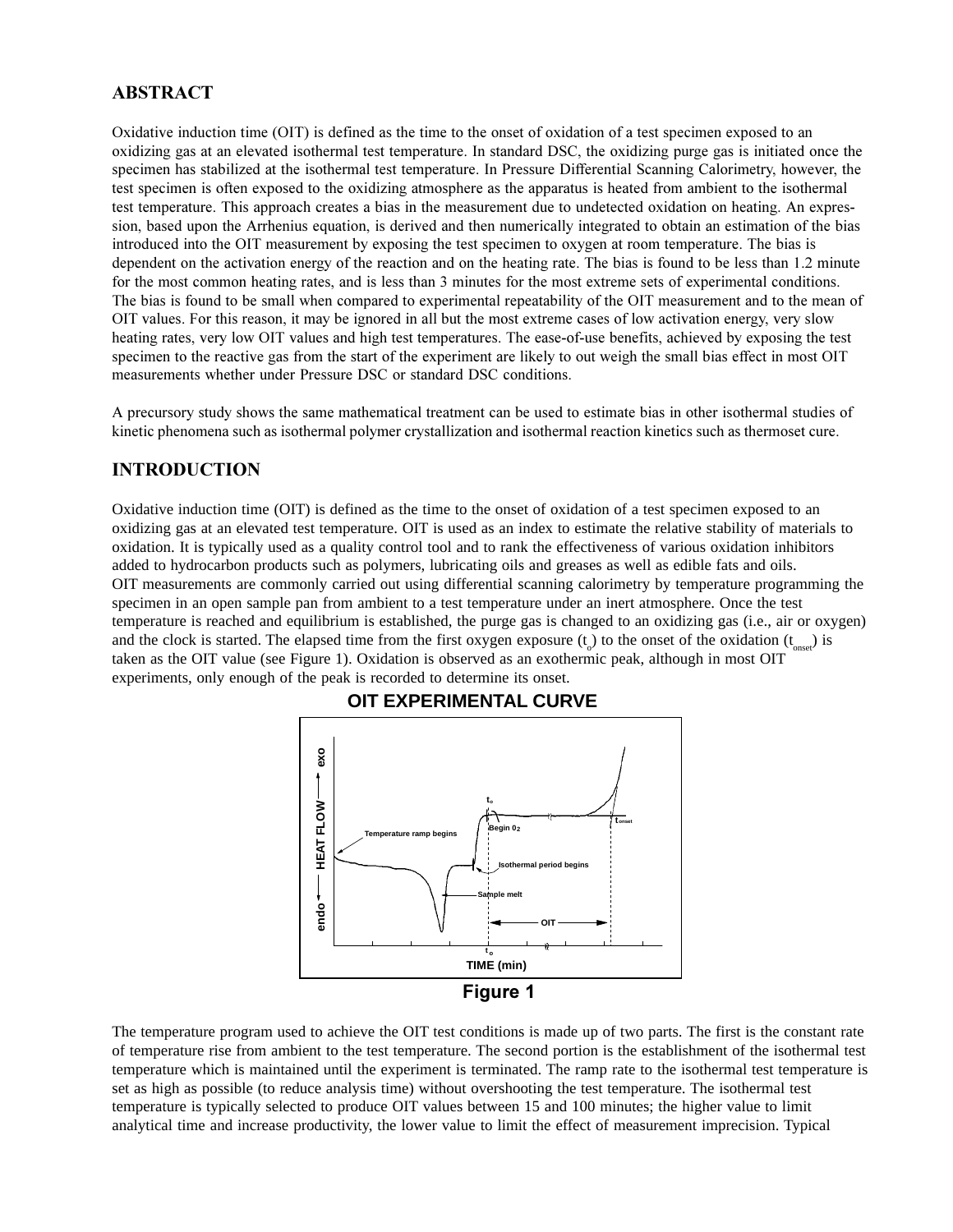isothermal test temperatures range between 150 and  $210^{\circ}$ [1,2,3]. The higher the test temperature, the lower the OIT value. The default for most OIT measurements is 200°C, with minor temperature adjustments being made depending upon the material being tested.

If a material is strongly stabilized, its OIT value may be quite long. In an attempt to reduce analytical time, the test temperature is sometimes elevated. Unfortunately, many oxidation inhibitors have an appreciable volatility at temperatures above 180°C and so increasing the test temperature results in the volatilization of the additives rather than in a measure of its chemical effectiveness. However, the OIT measurement may be accelerated at lower test temperature through the use of increased partial pressures of oxygen. Going from the 21% oxygen content of air as a reactant to 100% oxygen is one alternative. Another is making use of pressure DSC (PDSC).

Using PDSC, the OIT test is conducted under slightly different experimental conditions than those used with the standard DSC. In PDSC, the specimen is pressurized with the reactive oxygen gas at room temperature, followed by temperature programming to the test temperature at a constant rate. The initial time for the OIT measurement  $(t_o)$  is taken when the programmed temperature reaches the test temperature  $(T_0)$ .

These modified experimental conditions (exposing the sample to oxygen at the start of the temperature ramp conditions) raises the question, "how much oxidation takes place as the sample is programmed from ambient to the test temperature?" This oxidation results in an underestimation of the OIT value at the isothermal test temperature and represents a measurement bias.

## **THEORY**

In kinetic expressions, such as those governing the OIT measurements, the relationship between the kinetic rate constant (k) and the temperature (T) is given by the Arrhenius expression.

$$
k(T) = Z \exp(-E/RT) \tag{1}
$$

where:

 $k(T)$  = specific rate constant at temperature T (1/min),

- $Z =$  pre-exponential factor (1/min),
- $E =$  activation energy (J/mol),
- $R =$ molar gas constant (8.3143 J/mol K)
- $T =$  absolute temperature  $(K)$ .

The effect of the Arrhenius expression on the OIT measurement may be seen in Figure 2. Figure 2A is a schematic representation of the temperature program. The temperature program begins at ambient temperature and increases at a constant rate until the isothermal test temperature  $(T_0)$  is reach where it then remains constant until the end of the experiment. Figure 2B displays the relative reaction rate (the ratio of the reaction rate at a given temperature to that at the test temperature [i.e., k(T) / k(T<sub>i</sub>)]) versus time for the same region as displayed in Figure 2A. The reaction rate is small at low temperatures and increases exponentially with temperature until the test temperature is reached. Once the test temperature is achieved, the reaction rate is assumed to be constant. (This model neglects, however, that some samples (e.g., polyolefins) undergo melting between ambient and the test temperature and that the reaction rate is different in the crystalline than in the amorphous form, [3]).





**Figure 2**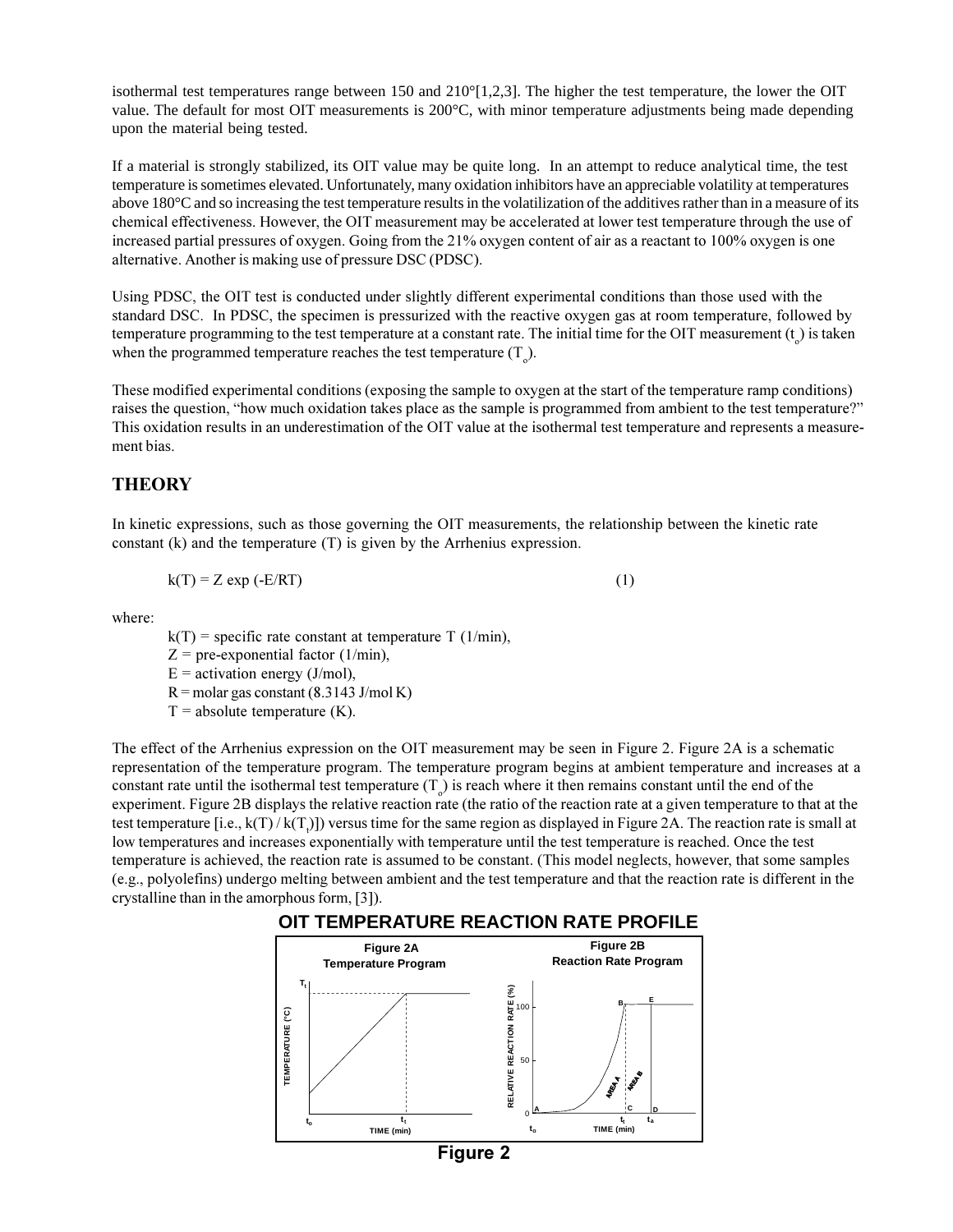The amount of reaction which has taken place between ambient and the test temperature is a bias underestimating the OIT value. This bias is represented in Figure 2B by the Area A bounded by points ABC. This area is obtained by inte-grating equation (1) over the limits from the time of first exposure to oxygen  $(t_o)$  to the time the test temperature is reached ( $t_o$ ), that is, the interval of the temperature ramp.

$$
Area A = \int k(T) dt = Z \int exp(-E/RT) dt
$$
 (2)

For the constant heating rate region, the heating rate  $(\beta)$  provides the relationship between changing temperature (dT) and changing time (dt); dt = dT /  $\beta$ . Substituting this relationship into equation (2) yields:

$$
\text{Area A} = \frac{Z \int \exp\left(-E/RT\right) dT}{\beta} \tag{3}
$$

A second Area B is described in Figure 2B which corresponds to the closed area BCDE. This area represents the amount of reaction which takes place at the test temperature over the time interval from  $t<sub>i</sub>$  to  $t<sub>a</sub>$ . This interval is selected so that Area B is equal to Area A. When this is done,  $t_a - t_i$  is then equal to the bias in the OIT measurement due to the pre-test temperature reaction and is given the symbol ∆OIT. Area B is equal to the reaction rate at the test temperature  $(T_t)$  multiplied by ∆OIT.

$$
Area B = k(Ti) \times \Delta OIT = Z \exp(-E/RTi) \times \Delta OIT
$$
 (4)

Setting equations (3) and (4) equal to each other and solving for ∆OIT:

$$
\Delta \text{OIT} = \frac{\int \exp\left(-E/RT\right) dT}{\beta \exp\left(-E/RT_t\right)}\tag{5}
$$

Values of the isothermal test temperature  $(T<sub>t</sub>)$  and activation energy (E) parameters are needed to solve equation (5). Many OIT tests are carried out at 200°C (= 473 K). This value is selected for the value for the value of  $T_t$  in this evaluation. The second parameter, activation energy, is determined from a series of OIT measurements of the same material at several isothermal test temperautures. According to equation (6) below (derived by taking the logarithmic form of equation (1) and substituting the value of  $\ln k = -\ln \text{OIT} + \text{constant}$  from the general rate equation at constant conversion), a plot of the natural logarithm of OIT versus the reciprocal of the absolute isothermal test temperature produces a straight line, the slope of which is equal to E/R.

$$
\ln \text{OIT} = \left[ \left( \text{E/R} \right) \times 1/\text{T} \right] + \text{constant} \tag{6}
$$

Figure 3 illustrates such a data treatment for a polyethylene sample tested under 3.5 MPa (500 psig) pressure of oxygen, using a PDSC cell.



#### **DETERMINATION OF ACTIVATION ENERGY**

Activation energy values for OIT measurements for three common classes of materials (edible oils, polyolefins and lubricants) to which the OIT procedure is applied are collected in Table 1. The values for E for these materials range from a low of 70 to a high 250 kJ/mol with a value of 130 kJ/mol as an average.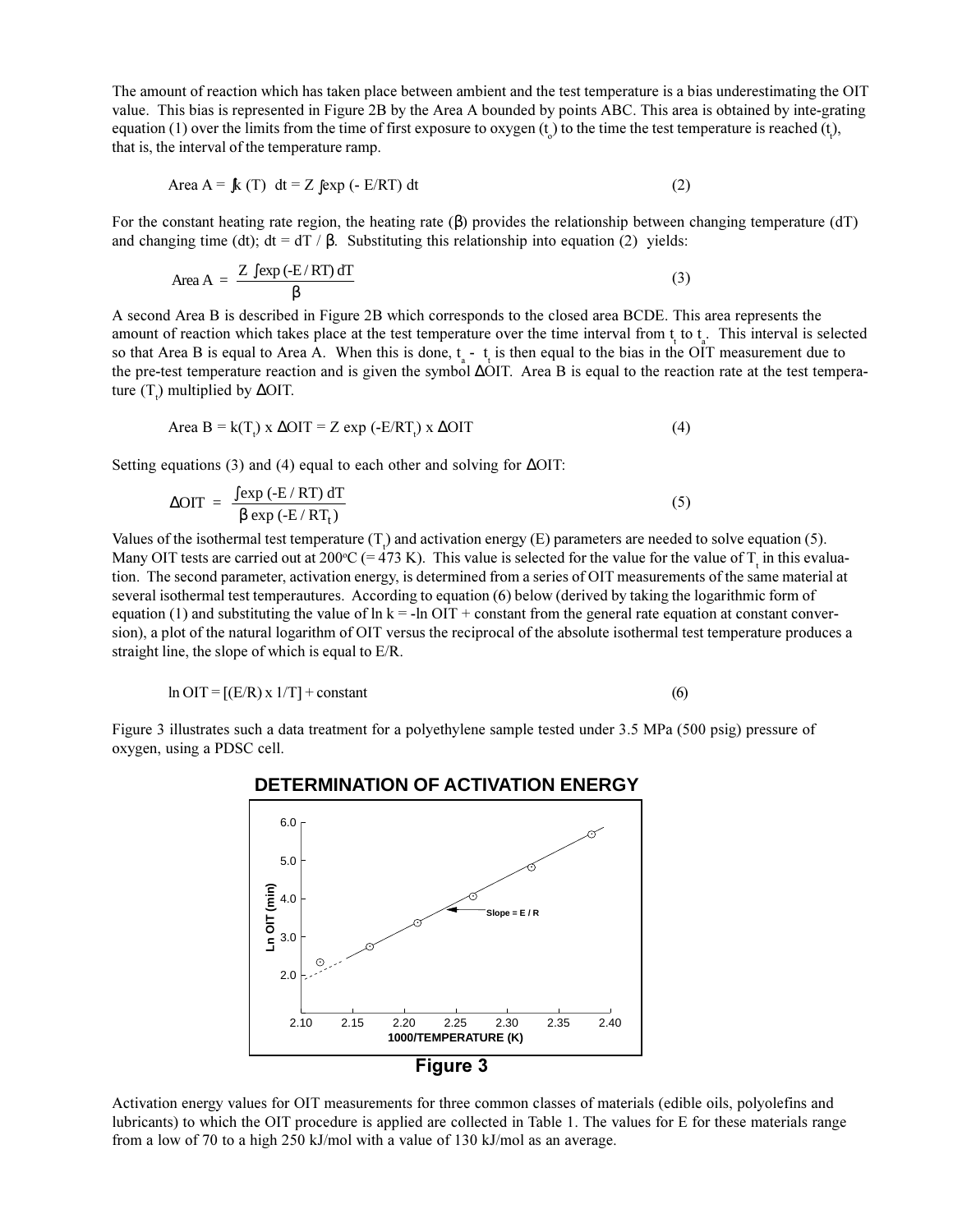| Table 1                                |  |
|----------------------------------------|--|
| <b>TYPICAL OIT ACTIVATION ENERGIES</b> |  |

| <b>Material</b>            | <b>Activation Energy</b><br>(kJ/mol) | Reference |
|----------------------------|--------------------------------------|-----------|
| Corn Oil                   | 99                                   | [7]       |
| Peanut Oil                 | 110                                  | [4]       |
| Rapeseed Oil               | 72                                   | [7]       |
| Soybean Oil                | 67                                   | [7]       |
| Sunflower Oil              | 85                                   | [7]       |
| Polyethylene               | 89                                   | [11]      |
| Polyethylene               | 165                                  | [6]       |
| Polyethylene               | 192                                  | [9]       |
| Polyethylene, Cross-linked | 144                                  | [8]       |
| Polypropylene              | 249                                  | [9]       |
| Lubricating Oil*           | 121                                  | [12]      |
| Lubricating Grease*        | 146                                  | [10]      |

**\* Pressure DSC at 3.4 MPa (500 psig) oxygen. All others at ambient pressure.**

With appropriate values for  $T<sub>t</sub>$  and E selected, equation (5) may be evaluated. For convenience, the exponential terms,  $∫$  exp (-E/RT) dT / exp (-E/RT<sub>t</sub>), are collected into a fraction (F) which has the units of temperature. Equation (5) then takes the form:

$$
\Delta \text{OIT} = \text{F} / \beta \tag{7}
$$

The evaluation of F requires the integration of the exponential term in the numerator. This is difficult to do exactly but may be estimated using numerical integration techniques.

The numerical integration process, known as Simpson's Rule, is shown in Figure 4 where the relative reaction rate is plotted as the curved line with temperature as the abscissa. The area under the curve may be estimated using a series of rectangles with a temperature width 2°C multiplied by the reaction rate constant for the midpoint temperature for that  $2^{\circ}$ C range. For example, the area BCFG may be estimated by the rectangle HCFI. The rectangle's over estimation of the area (JGI) below the midpoint temperature approximates the area underestimation (BHJ) above this value. By summing all of the individual rectangles from ambient to the test temperature, an estimation of the value for the fraction F may be obtained. Table 2 shows a series of F values calculated for representative activation energies covering the range of interest for OIT studies.



#### With these values in hand, the effect of heating rate  $(\beta)$  on the value of the OIT bias ( $\Delta$ OIT) may be estimated from equation (7). Table 3 presents ∆OIT values for common heating rates for 70, 130 and 250 kJ/mol, the minimum, average and maximum activation energy values of Table 2.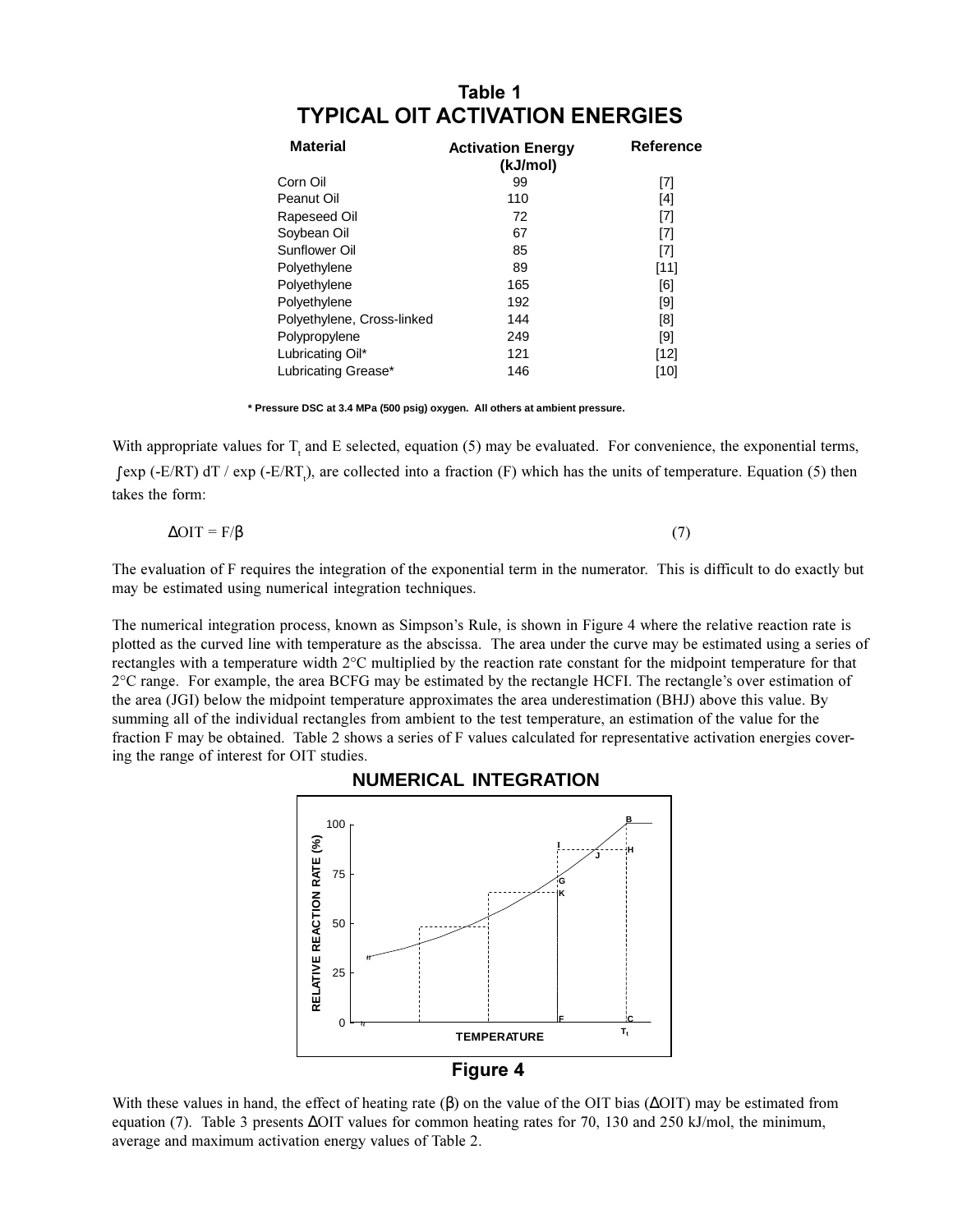# **Table 2 EFFECT OF ACTIVATION ENERGY ON REACTION FRACTION F**  $(T_t = 200^{\circ}C = 473K)$

| (kJ/mol) | <b>Activation Energy Reaction Fraction F</b><br>(K) |
|----------|-----------------------------------------------------|
| 70       | 24.01                                               |
| 100      | 17.29                                               |
| 130      | 13.51                                               |
| 150      | 11.79                                               |
| 200      | 8.94                                                |
| 250      | 7.20                                                |

#### **DISCUSSION**

Table 3 shows that the OIT bias is smallest for high activation energy materials (such as polypropylene) and high heating rates. It is largest for the lower activation energy materials (such as the edible oils) and low heating rates. For the typical heating rate of 20°C, the bias due to oxygen exposure at the start of the OIT experiment, is less than 1.2 minutes. The importance of this 1.2 minute bias may be assessed by comparing it first to the mean value of OIT measurements and secondly, to the precision of the OIT measurement itself.

# **Table 3 EFFECT OF HEATING RATE AND ACTIVATION ENERGY ON THE OIT BIAS**

## **(Test Temperature = 200°C)**

| <b>Activation Energy</b><br>(kJ/mol) | <b>Heating Rate</b><br>$(^{\circ}C/min)$ | <b>OIT Bias</b><br>(min) |
|--------------------------------------|------------------------------------------|--------------------------|
| 70                                   | 5                                        | 4.8                      |
|                                      | 10                                       | 2.4                      |
|                                      | 20                                       | 1.2                      |
|                                      | 40                                       | 0.6                      |
| 130                                  | 5                                        | 2.7                      |
|                                      | 10                                       | 1.4                      |
|                                      | 20                                       | 0.7                      |
|                                      | 40                                       | 0.3                      |
| 250                                  | 5                                        | 1.4                      |
|                                      | 10                                       | 0.7                      |
|                                      | 20                                       | 0.4                      |
|                                      | 40                                       | 0.2                      |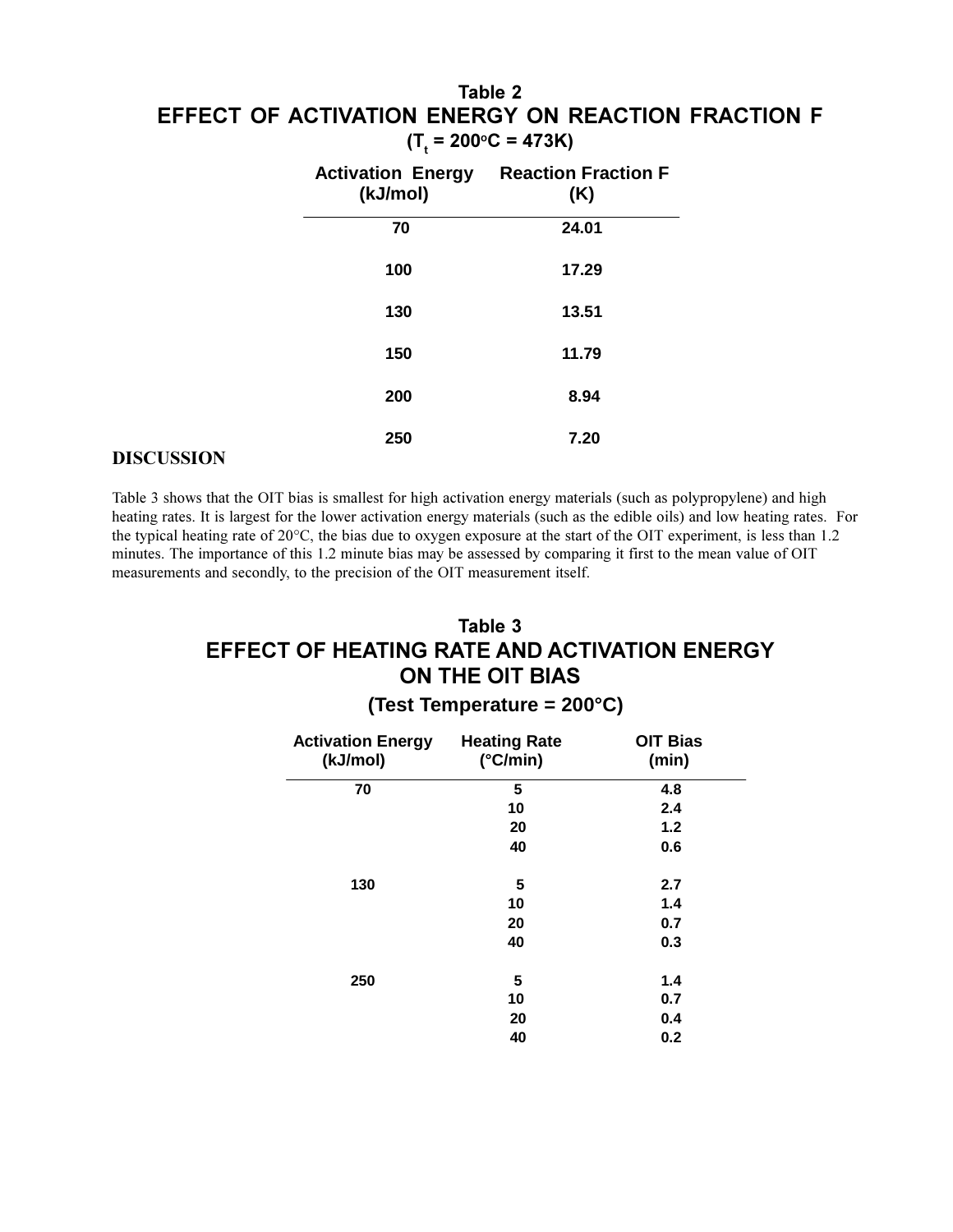The Pressure DSC measurement of OIT is ordinarily applied to very stable materials. In the geosynthetic industry where the OIT measure is made on waste pit liners, the value for OIT is typically 300 to 1000 minutes. Clearly, a bias of 1.2 minutes in such a measurement is trivial. More commonly, however, the OIT value for other materials is between 15 and 100 minutes. For the shorter of these time periods, the bias begins to be significant. In cases of low OIT values, a second comparison is made to the repeatability of the OIT measurement, as discussed below.

ASTM standard test methods, including those for OIT, contain repeatability (within laboratory precision) information derived from interlaboratory test programs. These results show that repeatability tends to be relatively constant for a particular class of materials and is only a weak function of the OIT value itself. The best obtainable precision for OIT values are ca. 2 minutes while the pooled standard deviation for a variety of materials is around 5 minutes [1,2,3]. Comparing the repeatability of the OIT test with the bias induced by exposing the test specimen to oxygen from ambient temperature, shows the bias to be smaller than obtainable precision.

## **CONCLUSION**

The bias introduced into the OIT measurement by exposing the test specimen to oxygen at room temperature and then ramping to the test temperature is found to be small when compared to the experimental repeatability and to the mean values of the OIT values. For this reason, it may be ignored in all but the most extreme cases of low activation energy, very slow heating rates, and high test temperatures. The ease-of-use benefits, achieved by exposing the test specimen to the reactive gas from the start of the experiment are likely to outweigh the small bias effect in most OIT measurement whether under Pressure DSC or standard DSC conditions.

#### **Extension to Isothermal Crystallization and Isothermal Kinetics**

This same procedure may be used with other types of experiments where the temperature is ramped to a specific test temperature where the time to a thermal event is measured. Two additional examples include polymer isothermal crystallization and isothermal kinetics such as thermoset cure. In isothermal crystallization, the test temperature is approached from higher temperatures. For isothermal kinetics, the test temperature is approached from lower temperatures as with the OIT measurement.

Table 4 lists some of the activation energies for isothermal crystallization reactions determined in our laboratory using the Stestak Berggren equation, which is similar in form to the general rate equation [5]. Polyethylene is considered to be a "fast" crystallizing material with its activation energy of 88 kJ/mol while poly(ethylene terephthalate) is considered to be a slow crystallizer at 1080 kJ/mole. Comparing these activation energies to the bias values listed in Table 3, shows that, except for the very lowest of activation energies, even for modest temperature rates of cooling (e.g., 10°C/min) this procedure may be used for isothermal crystallization with a bias of less than 1 minute.

For thermoset cure reactions, activation energies are often in the range of 60 to 100 kJ/mol. These values are low compared to most OIT and polymer crystallization reactions. By comparison to Table 3, such low activation energy curing reactions benefit from a very rapid temperature rise to the test temperature.

# **Table 4 ACTIVATION ENERGY FOR ISOTHERMAL CRYSTALLIZATION [5]**

| <b>Material</b>     | <b>Activation Energy</b><br>(kJ/mol) |  |
|---------------------|--------------------------------------|--|
| <b>Polyethylene</b> | 88                                   |  |
| Nylon 6             | 357                                  |  |
| <b>PEEK</b>         | 472                                  |  |
|                     | 1080                                 |  |